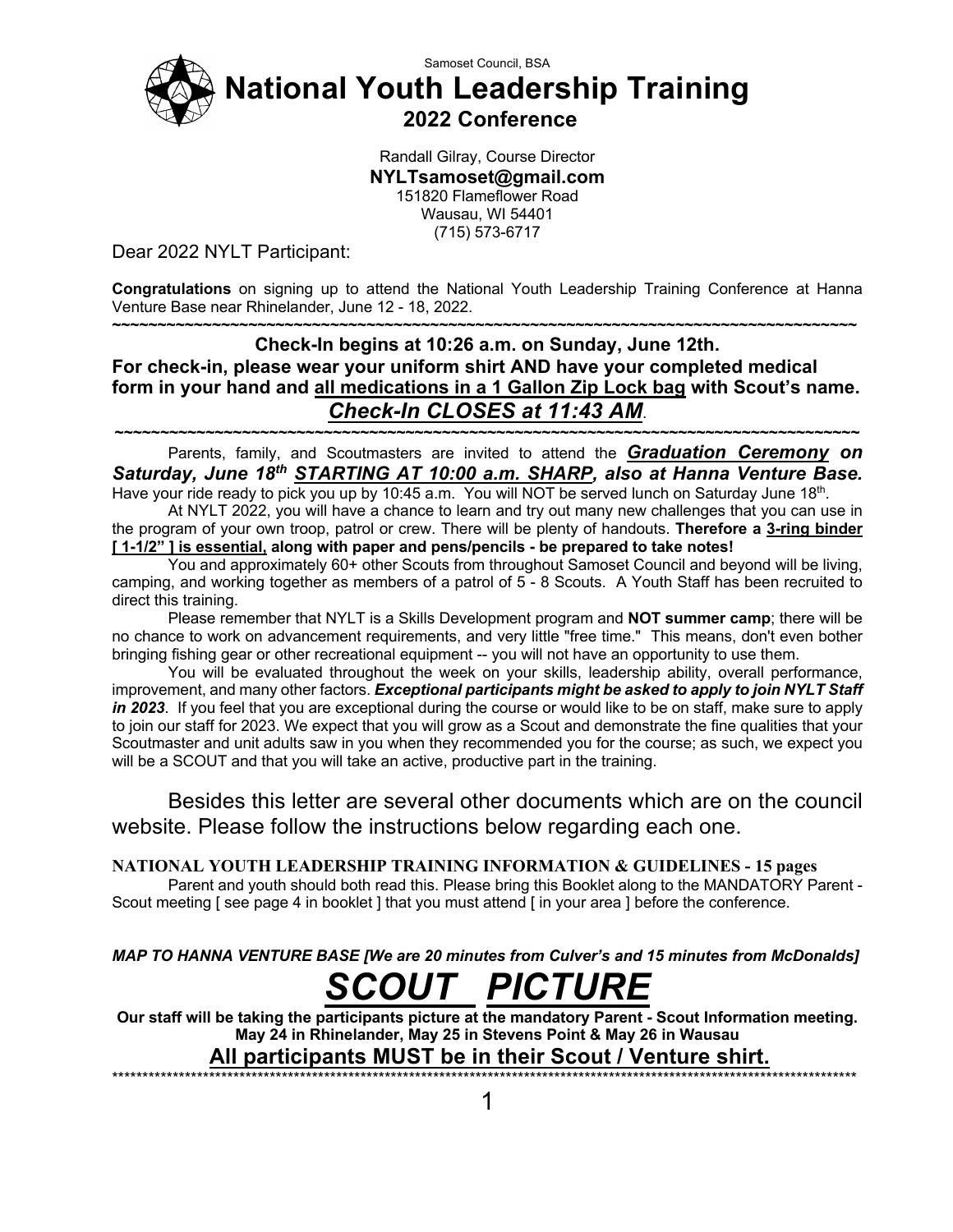### **National Youth Leadership Training 2022 Conference**

# **Participant Packet - 3 pages**

FORMS TO BE FILLED OUT AND RETURNED RIGHT AWAY SOME FORMS *[ \*\*\* ] ARE A "fillable PDF*. If you have all of the information, it will work best to SAVE this form on your computer [ please be aware of where you saved it to ]. YOU THEN CAN ENTER THE INFO WITH A COMPUTER AT YOUR CONVENIENCE. WHEN **ALL 3 PAGES** ARE COMPLETE IT CAN BE RETURNED VIA THE "SUBMIT ELECTRONICALLY BUTTON' provided you have internet access. **PRINT AS MANY COPIES AS YOU NEED FIRST**. *THE 3 FORMS INCLUDED WITH THE PARTICIPANT PACKET ARE AS FOLLOWS*:

#### **\*\*\*PERSONAL RESOURCE QUESTIONNAIRE**

This must be filled out and returned to Randall Gilray at address listed at end of this letter This form is to be returned ASAP via 'Submit Electronically Button ', on bottom of pg 3 of the online form. If submit button fails, please print 2 copies and mail one to me at bottom of page. This is to be done Quickly as this will help us position your scout in an age appropriate patrol.

#### **\*\*\****FOOD & MEDICINE INFORMATION*

Please fill out this form and return to Randall Gilray Right Away. This form is to be returned ASAP via 'Submit Electronically Button ', on bottom of pg 3 of the online form. Food allergies help us with menu challenges. Food restrictions due to religion or lifestyle also help in planning. The medicine information, in particular, the illness which the medicine treats, will be helpful so that our staff, as needed, knows the short story behind the medicine.

#### **\*\*\****PARTICIPANT CONTACT INFORMATION*

Please fill this out so our staff will be informed as to the location of your unit and potential info for the Leadership Pin Award. This form is to be returned ASAP via 'Submit Electronically Button', on bottom of pg 3 of the online form. This information will also help if we need to contact you during the course.

I**f submit button fails, please print 2 copies and mail one to me at bottom of page** \*\*\*\*\*\*\*\*\*\*\*\*\*\*\*\*\*\*\*\*\*\*\*\*\*\*\*\*\*\*\*\*\*\*\*\*\*\*\*\*\*\*\*\*\*\*\*\*\*\*\*\*\*\*\*\*\*\*\*\*\*\*\*\*\*\*\*\*\*\*\*\*\*\*\*\*\*\*\*\*\*\*\*\*\*\*\*\*\*\*\*\*\*\*\*\*\*\*\*\*\*\*\*\*\*\*\*\*\*\*\*\*\*\*\*\*\*\*\*\*\*\*\*

#### **SCOUTMASTER CONTACT INFORMATION**

This form can be filled out so that the NYLT Course Directors can contact your Unit leader – Scoutmaster, Crew Leader, etc.

The Participant Packet [ 3 pages ] and the Scoutmaster Contact Information must be filled out within 7 days of registering for NYLT. After 7 days, your registration will be 'wait listed' until the information is received.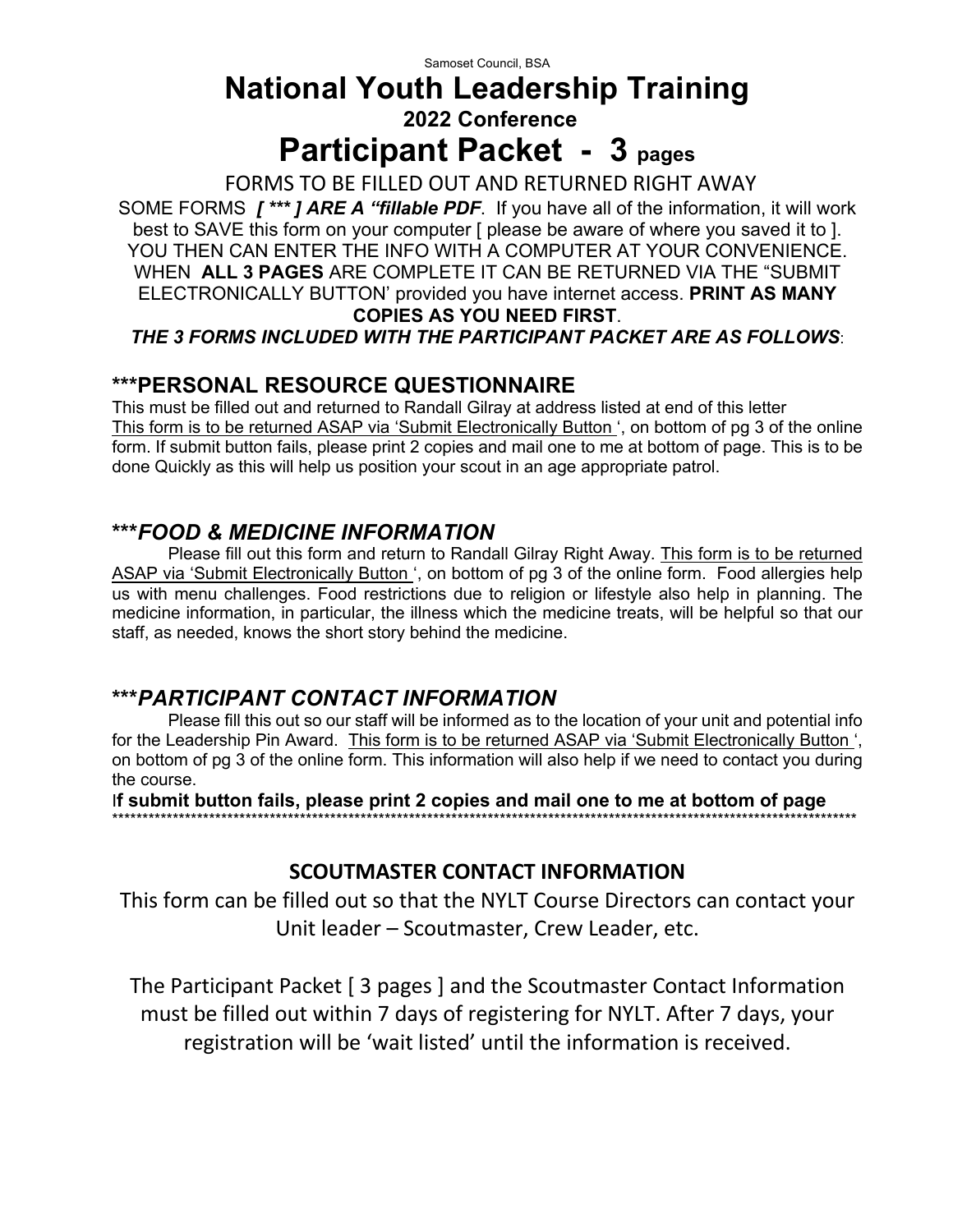#### Samoset Council, BSA **National Youth Leadership Training 2022 Conference**

#### FORMS TO BE FILLED OUT AND returned at CHECK-IN - June 12 **\*\*\****PERSONAL HEALTH AND MEDICAL RECORD*

Bring along **2 copies, NO originals** of this form completed and signed with you to Check-In on June 12. This form is the new 4-page form that requires a physical within the last year.

#### **PLEASE BRING A COPY OF YOUR HEALTH INSURANCE CARD FOR OUR FILES ALSO !**

## **DO NOT MAIL HEALTH FORM. DO NOT SUBMIT ELECTRONICALLY BRING TO CHECK-IN ON JUNE 12**

#### FORMS TO BE FILLED OUT AND returned at CHECK-IN - June 12

#### *SCOUT MEDICATION FORM*

Please fill out this 2 sided form [ PRINTING ONLY ] and bring this with you to CHECK-IN on June 12. This form is used to record all prescription given along with any other treatments during the week. All medications must be in their ORIGINAL container with instructions for use. This form must be filled out even if your scout has no medications. *Please fill out listing all medications that have been sent with Scout for use during the week. If no medications are sent along, please indicate that by showing N/A on first line. This form may be a fillable pdf !*

#### *GENERIC MEDICATION APPROVAL FORM*

*Please sign form. Cross out any medications that you do NOT wish your youth to receive. Bring this form to CHECK-IN on June 12.*

\*\*\*\*\*\*\*\*\*\*\*\*\*\*\*\*\*\*\*\*\*\*\*\*\*\*\*\*\*\*\*\*\*\*\*\*\*\*\*\*\*\*\*\*\*\*\*\*\*\*\*\*\*\*\*\*\*\*\*\*\*\*\*\*\*\*\*\*\*\*\*\*\*\*\*\*\*\*\*\*\*\*\*\*\*\*\*\*\*\*\*\*\*\*\*\*

### **Home Made Fire Starters Letter**

Please read this letter well ahead of time [ NOW ] so that you will have time to do this.

**\*\*\*\*\*\*\*\*\*\*\*\*\*\*\*\*\*\*\*\*\*\*\*\*\*\*\*\*\*\*\*\*\*\*\*\*\*\*\*\*\*\*\*\*\*\*\*\*\*\*\*\*\*\*\*\*\*\*\*\*\*\*\*\*\*\*\*\*\*\*\*\*\*\*\*\*\*\*\*\*\*\*\*\*\*\*\*\*\*\*\*\*\*\*\*\*\*\*\*\*\*\*\*\*\*\*\*\*\*\*\*\*\*\*\*\*\*\*\*\*\*\*\***